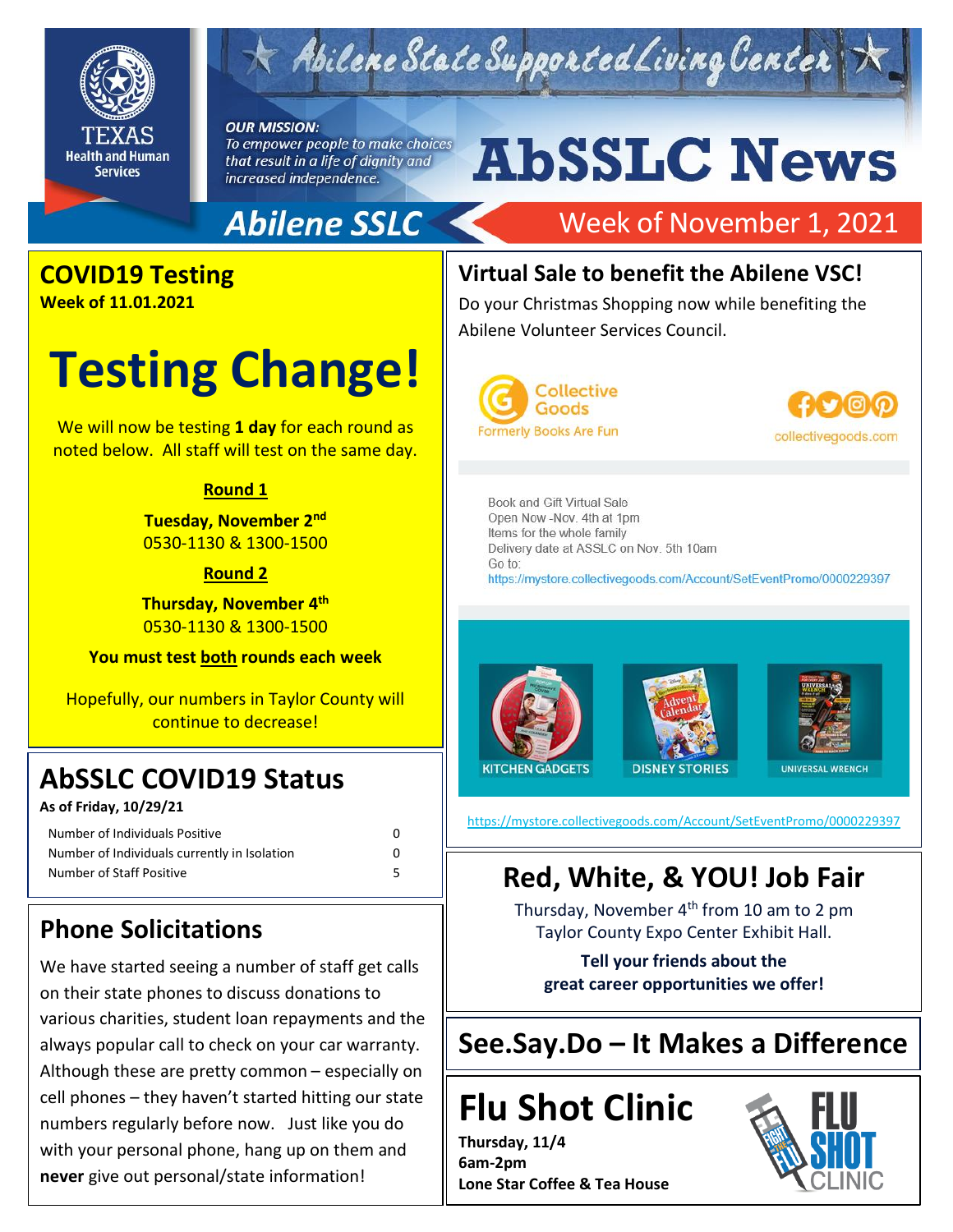## **Shout Outs!**

Shout out to **Melissa Elizondo**. She is the Cashier for the entire campus and for several months has been doing a 2-person job alone. She is always pleasant and courteous! Her position touches each department on campus. She serves the folks who live at Abilene SSLC in a BIG way.

Shout out to **Sarah Blaylock RN**, for her immense help with organizing! She puts the health and welfare of our Individuals a priority. We are so appreciative of her covering a home, in addition to working her regular schedule. Thank you so much!

More notes from family members coming in with donations towards the AbSSLC food pantry that I wanted to share:

"Glad that the food pantry is able to help those in need. Thanks for all y'all do" ~ Theresa

"Thank You for all you do. I hope things are getting easier with COVID complications. We are in a different world"~ Gail

"The staff has done so much for our son over the years and continue to do so. Thanks to everyone. I don't know what we would have done without all of you." ~ Mitchell and Annice

I need to shout out to all the staff at **6521 Peach** who are sticking it out through the craziness - **Feliciana**, **Bernadette**, **Kiza**, **Pacifique**, **Rebeca** and **Rylee** y'all are amazing. But a big shout out and thank you goes **Joann** who has been running lead on 6-2 & 2-10 for the last couple of weeks. Shout out to the activity staff **Savannah** & **Maryann** for never hesitating to help us out. Great job to the nurses, LVNs, RNs and our RT all of you for being a constant for our residents and staff. **Miya** & **Tempe** the home might just fall apart without you guys. Things will get better; we are an amazing team!

Shout Out to **Annette Brown** in Housekeeping! She has gone way beyond her duties to come in early to help scrub and wax the floors at Archives and still keep up with her other buildings. They look fantastic!

**WOW!** It was a Spooktacular Hallo-Fun day! There are NO words to express how much I appreciate ALL of you for participating in the events of the day  $\sim$  from dress up, Cupid shuffle x 2, to THE best (and maybe biggest) parade EVER! DID y'all see ALL those smiles (even the ones under the masks)? YOU did that! Your costumes, rides, wheels, and a few pairs of tennis shoes were FANTASTIC! Department heads, Supervisors, etc… Thank YOU for your encouragement, support, and for allowing YOUR crew to participate today! AbSSLC Hallo-Fun Crew~ YOU ROCK!! Thank YOU Thank YOU Thank YOU!

#### **Shout Out!**

Have you seen someone do the above & beyond or just want to recognize great work?

It's easy to do a Shout Out!

- "Reply" to any of the update texts you receive through the AskAdmin Text Group
- Email Jeff Goza with their name and your comments
- Text their name and your comments to 325.370.4525

Let's **Shout Out** and recognize others!